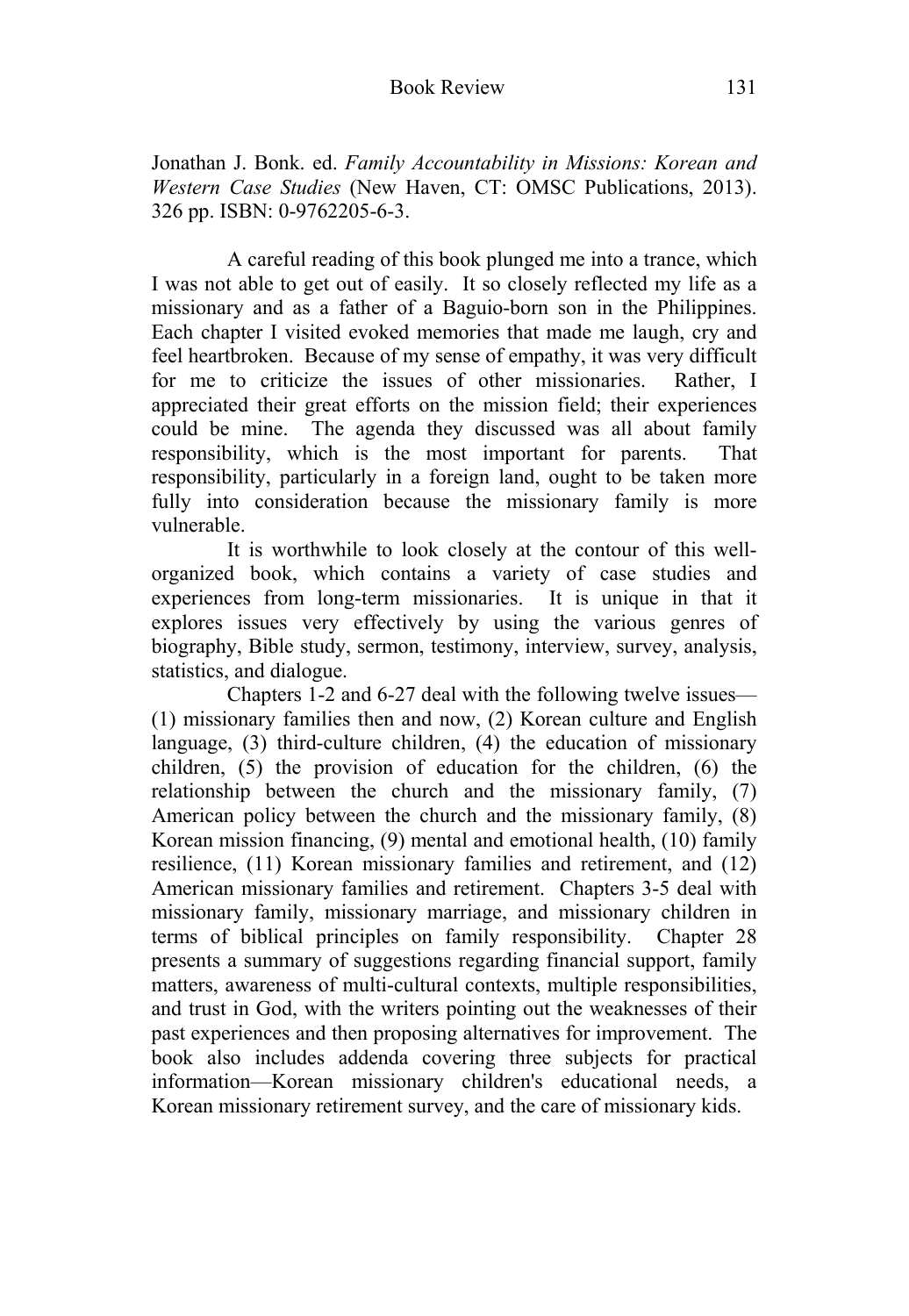The twelve issues enumerated above are addressed in the form of a dialogue between presenters and respondents. I have summarized the substance of each of them as follows:

Issue 1 (1-2). A biography of a Korean missionary family in the past and present chronicles many episodes that happened on the field between the parents and children, focusing primarily on the children's education. As their response, a Canadian missionary couple, feeling sympathy with what is common to many families serving cross-culturally, suggest that time prioritization is an important factor relative to cultural differences and how they relate to children's education.

Issue 2 (6-7). The presenter emphasizes that children's education for English language and other culture should involve the parents to a greater degree in order to sustain their home culture and identity and that the children should learn to appreciate the diversity in the world and the complexity of local identities. The respondent applauds the fact that children can become global Christians embracing both East and West and offers a positive impact on the world challenges.

 Issue 3 (8-9). In the initial stage, the reentry of bi-lingual or bicultural (multi-lingual or multi-cultural) children to their home culture causes cultural shock and the transition takes time to be familiarized. However, this reentry is considered an advantage when bi- or multi-lingualism demonstrates a wide range of cognitive development and cultural consolidation is achieved.

Issue 4 (10-11). The presentation points out the importance of a proper education for the children, proposing that both mission agencies and the church should cooperate to make an excellent educational system and support the scholarship. The response agrees with those suggestions and compliments a radical education system (*i.e.*, homeschooling), which is against Korean ethos.

Issue 5 (12-13). Here the presenter, after providing a brief historical survey of the educational systems that missionaries in the last half century chose for their children, feels that the parents should help their children in choosing the proper system (*e.g*., homeschooling, national schools, online programs, or boarding school). The respondent, agreeing that there are opportunities for choosing the educational system, suggests rather that MK parents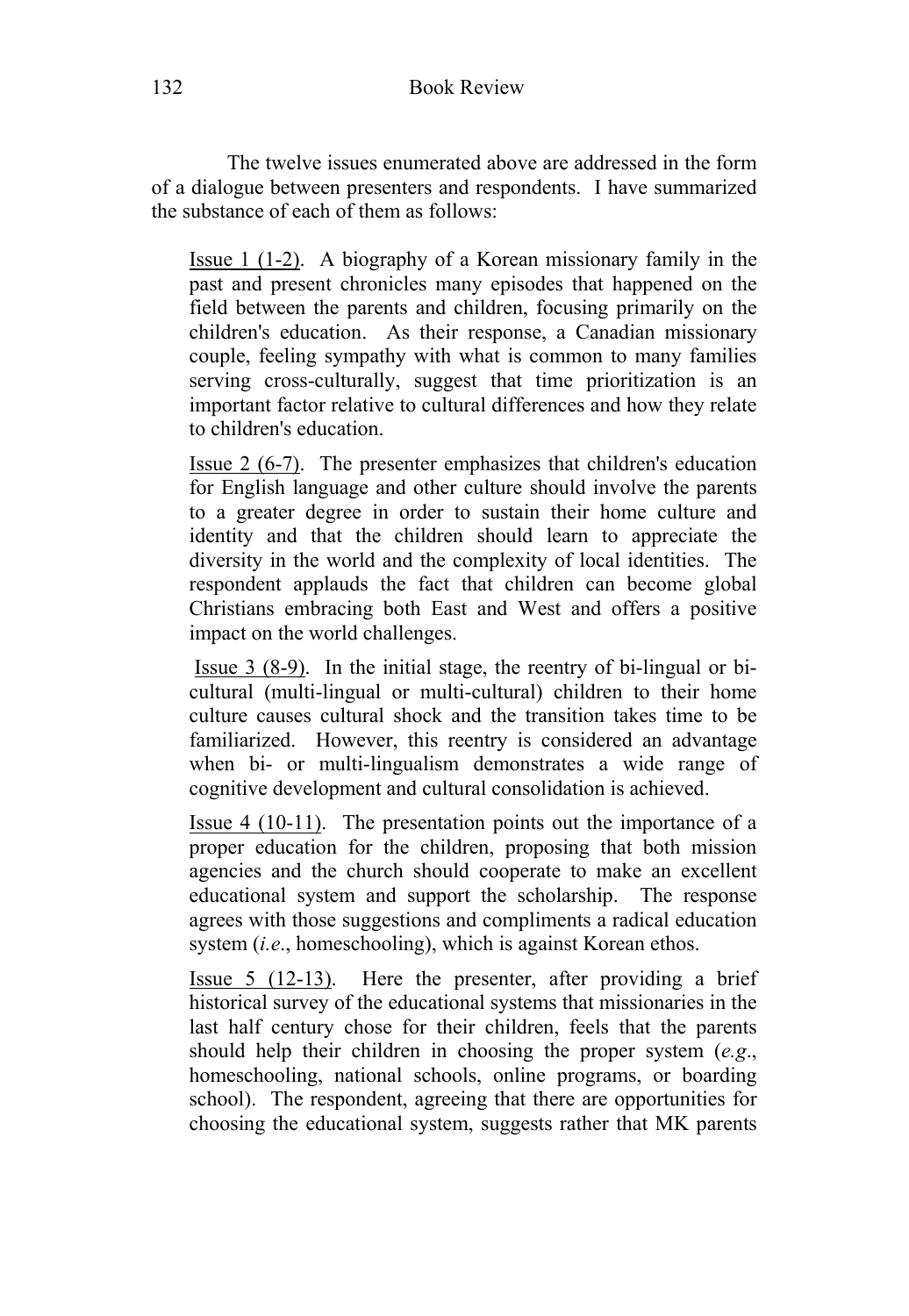should take the initiative to educate their children, considering which educational system would be the most appropriate for them.

Issue 6 (14-15). Two concerns are raised in relation to the education of children and married life, the former being its high cost and the latter fueling stress, burnout, or depression; in this case, the church should offer both understanding and professional assistance. The respondent, complimenting in his discussion that the case is a good testimony, proposes that an established agency is to provide professional supervision on the field as a partner for the missionary team.

Issue 7 (16-17). Shared is the story about a particular church (Park Street Church) in America that experienced a radical change from apathy to enthusiastic support for missions, two of the results being that it made a full-support missionary policy and ensured the longterm mutual accountability. The respondent encourages the leadership of the church that took these bold policy for secure missionary work and accountability steps for making upgrades in effective mission.

Issue 8 (18-19). Emphasizing that high-quality financial support is necessary for a missionary family's well-being, because it is an investment which is of great value, the presenter addresses these two issues—preparation of future mission and alleviation of the future suffering of the missionaries, which should be dealt with missionaries, mission agencies, and supporting churches. The respondent, agreeing with the presentation, summarizes the issue in his own words.

Issue 9 (20-21). Addressing the significance of member care, the presenter cites results of a survey that proposes the Korean style of passion and self-sacrifice for missions can actually contribute to the problem of inadequate member care. His 'solution' includes the need for multiple sources of support, such as counseling and mental health services. The respondent adds that member care should start at home and be continued in the host country.

Issue 10 (22-23). The presenter shares the many lessons he learned through a bad experience caused his mission agency which resulted in severe hardship for his family. While such is not a common thing, an awareness of financial management needs to be considered to ensure the stability of family life. The respondent offers three suggestions to further undergird family resilience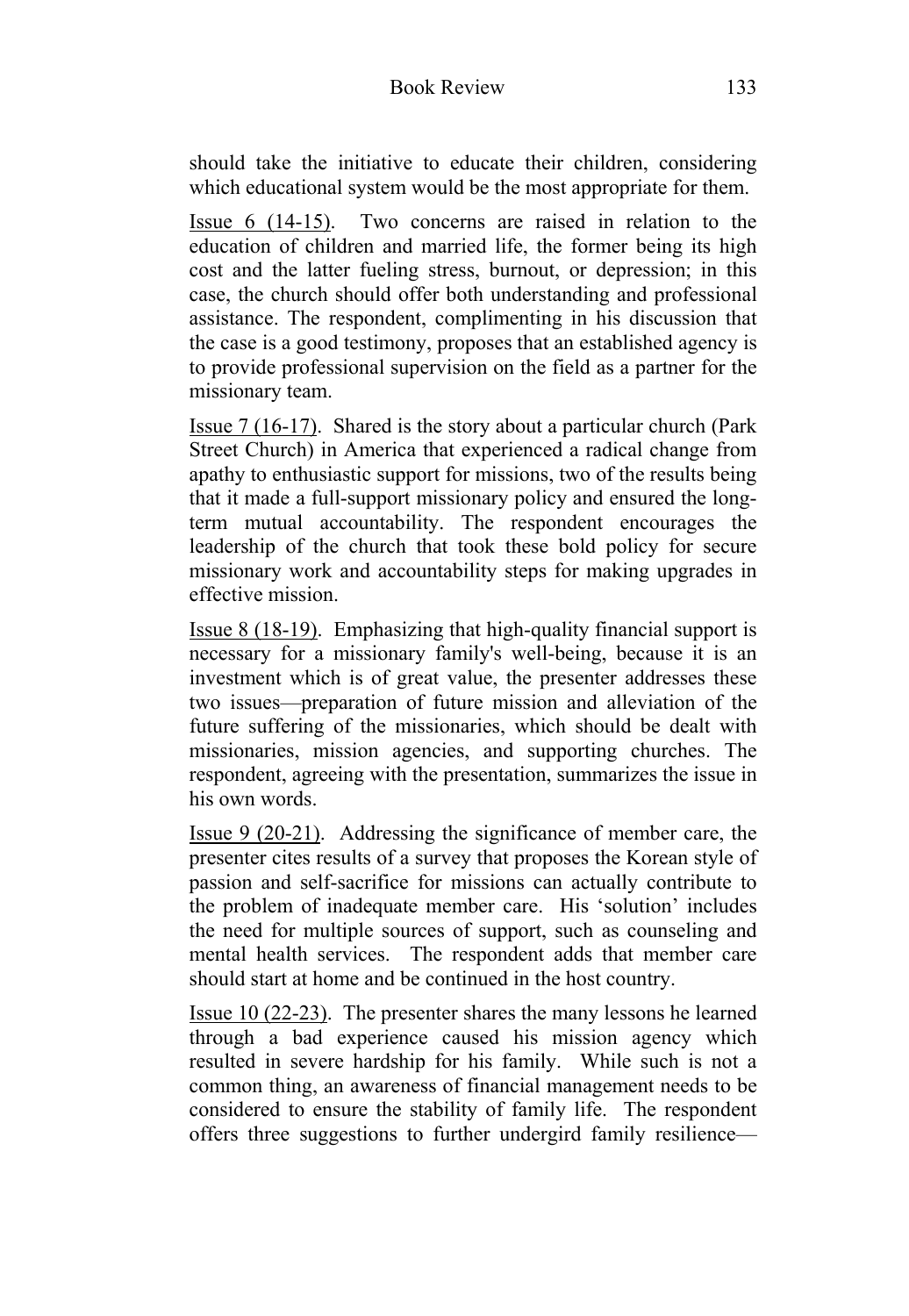teaching how to normalize, teaching how to communicate a matter, and providing counsel.

Issue 11 (24-25). The presenter's claim is that retirement is one of the important issues in which accountability is needed, yet the situation in which he is now is not adequate in dealing with this problem, given the present decline in the economic and social climate. The respondent affirms that this is not a simple issue because it depends on what the individual may face, and that too many missionaries are not adequately prepared for this impending reality. Thus, providing a retirement plan is considered imperative.

Issue 12 (26-27). Presenting six cases studies, which are of one retired individual, two churches, and three missions agencies in North America, shows diverse plans and approaches to retirement in North America. The principles presented at the end of each case study are helpful for the understanding the general trend of how retirement of missionaries is handled. In general, churches in North America are categorized into two groups of continual support or no support; mission agencies are trying to help retire missionaries with possible plans and resources. But most of Korean missionaries, though yet young to retire, are aware of the necessity of preparing secure plan and system in the near future, surveying the Western policy.

 *Family Accountability in Missions* deals chiefly with case studies of Korean missionary families, which begs the question—Can this book serve as a general guide for new Asian and Western missionaries? I submit that the answer is affirmative. First, the agenda of this forum was all about the family issues, particularly the children's. Although some issues are perhaps unique to Koreans, many of the others are common to all families. The attitude that Korean missionary parents showed toward their children's well-being is the same with all missionary parents. For example, both Asian and Western missionaries encounter problems, such as when the children suffer cultural shock, racial differences, or identity crisis (49-50). Secondly, it is an international Christian community in that the forum participants got involved with the presentations and the responses. The striking thing was that the cross-cultural dialogue produced no criticisms or arguments. Thirdly, the questions raised through the case studies in this research are expected to facilitate general applications for many missionaries. Those questions make the readers think and reflect on